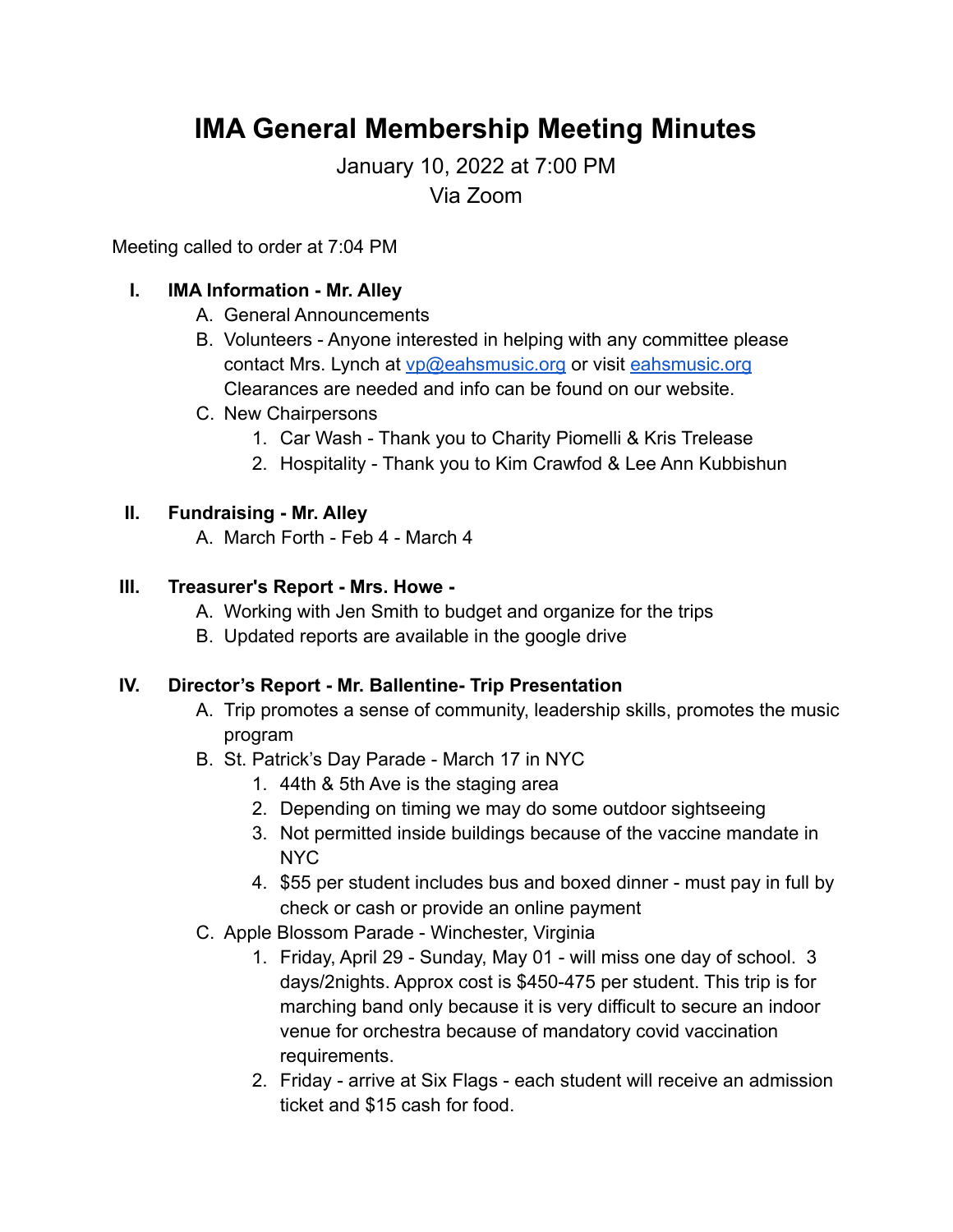- 3. Three consultants from the Music Travel Company will accompany us on the trip. They will go to the hotel first and confirm all rooms are ready.
- 4. We will go to the hotel in Tysons Corner after the amusement park. Rooms will be preassigned by gender. The room captain will secure keys and inspect the room. Two chaperones will do room checks at lights out. Chaperones and hired security guards monitor the halls of the hotel overnight.
- 5. Saturday Wake-up, breakfast at hotel. Leave for the parade. Boxed lunch provided. Might have time at the parade/festival to sightsee. Return to the hotel, change and shower, then go to dinner as a group. After dinner we will hopefully do the Illuminations Tour of the Washington DC monuments. One tour guide on each bus.
- 6. Sunday wake-up and eat breakfast. Might visit Arlington National Cemetery and the Tomb of the Unknown Soldier. Will depart for Easton around noon.
- D. Deposits and Payments
	- 1. Payment for NYC parade is due January 28 \$55 must be paid in full by cash, check or online
	- 2. Deposit for Apple Blossom Parade is due January 28 \$50 must pay by check, cash or online.
	- 3. February 18 \$200 payment due. Fundraised money can be applied to this payment.
	- 4. March 11 \$100 payment due. Fundraised money can be applied to this payment.
	- 5. April 8 balance due. Fundraised money can be applied to this payment.
- E. Registration
	- 1. JAnuary 28, 2022 Commitment Forms are due with the NYC \$55 payment and with the \$50 Apple Blossom Parade deposit.
	- 2. No Refunds on Deposits.
	- 3. Insurance is available \$31.50 per student. IMA cannot take out the policy. It covers COVID 19. 100% is refunded if notice is given 48 hrs before the trip departure and 75% thereafter. For COVID 19 100% coverage for cancellation. **Insurance must be purchased by APRIL 8 - no exceptions.**
- F. Medical Forms will have a meeting to review medical forms. Forms will be handed out in February.
	- 1. The Medical Administration Form must be signed by a doctor.